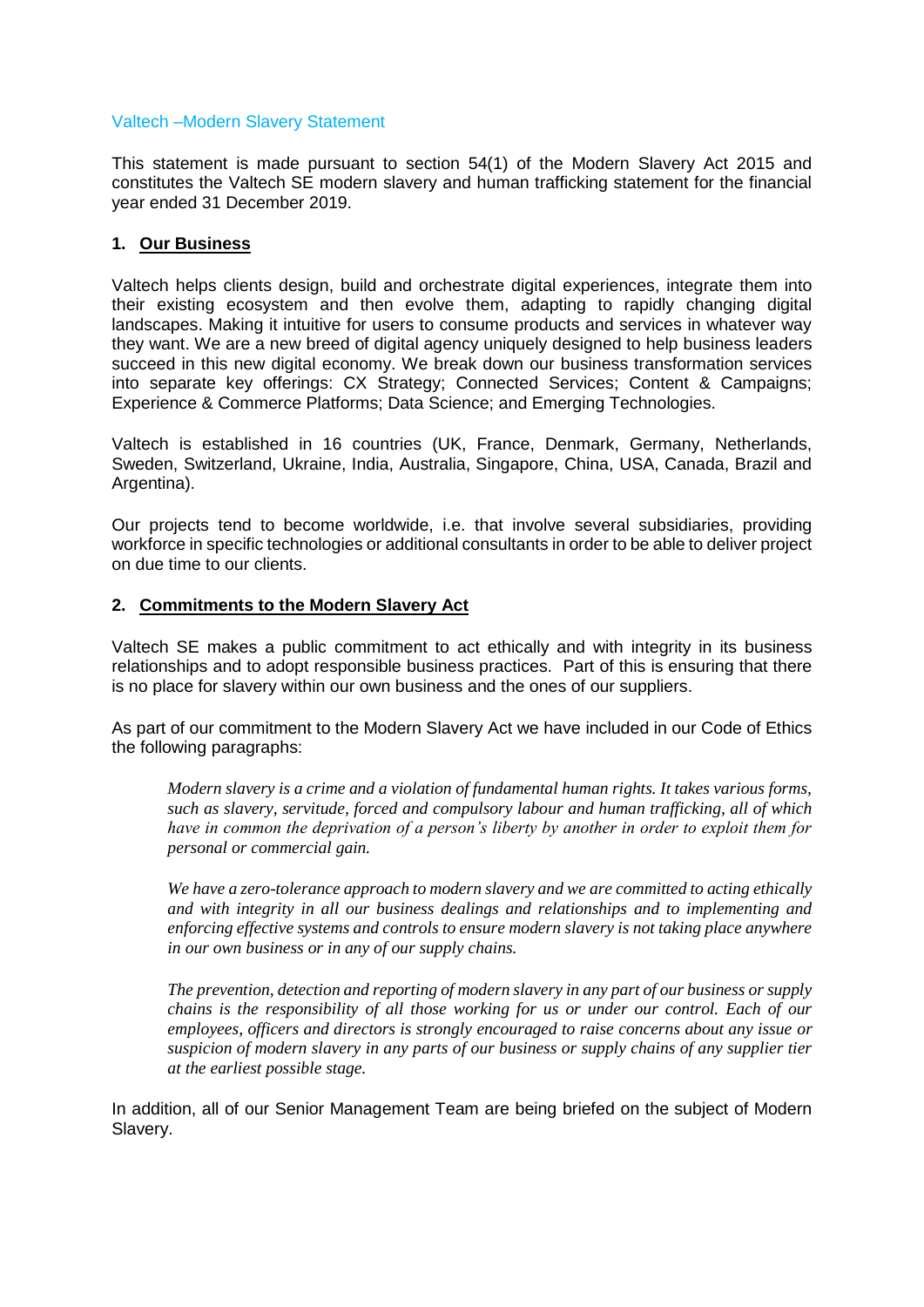### **3. Risk assessments**

3.1. **Within the Group:** Valtech SE operates in an area where the risk of modern slavery is weak. This is due notably to the fact that it is a very competitive sector, especially regarding the hiring of IT consultants.

85% of our employees are IT professionals. Within the Valtech Group, we tend to develop the skills of our IT consultants and despite all our efforts to keep the consultants, there is an average of turnover around 10% per year. In a highly competitive job market, this evidences the fact that work conditions at Valtech are good and that there is no deprivation of a person's liberty by any Valtech entity.

The remaining employees are administrative staff and management, most of them having a high level of education.

The average annual cost of an employee within the Group is about 64 thousand-euro, way above the minimum wage by any local requirement.

Furthermore, considering the world map assessing the risks relating to anti-slavery, only 2 countries among the 16 where Valtech has a subsidiary, present a higher risk of slavery i.e. India and Ukraine. A specific review of these subsidiaries has been carried out.

We will ask all our subsidiaries to sign a statement regarding anti-slavery.

### **3.2. Our suppliers.**

Valtech SE is committed to ensuring, as far as possible, that suppliers adhere to the same high standards of ethics. As a business, we have undertaken a risk assessment in relation to our supply chain. Due to the nature of our business we have identified the risk of facilitation of modern slavery as low, due to a limited supply chain. We have reviewed our internal controls and processes to ensure provisions to prevent slavery are adhered to.

Our main suppliers are (i) subcontractors that work on projects for our clients, (ii) landlords for the premises rent by Valtech, (iii) our auditors and various advisors.

- (i) Subcontractors working on projects for our clients are IT professionals whose qualifications are similar as those of our employees; hence we consider that the risk of modern slavery is low with our subcontractors.
- (ii) Our landlords can typically provide ancillary services such as building maintenance or office janitorial services, which employ individuals with low qualifications on a job market driven by the employer. Based on the countries and location where we operate, prime locations in large cities, we consider the risk of modern slavery with our landlords is moderate.
- (iii) We consider that the risk of a modern slavery situation at an auditor or advisor firm is very low due to the highly skilled and highly competitive nature of the workforce of such firms.

In general, Valtech considers that they do not operate in sectors and/or countries which are not regarded as "high risk" with respect to slavery and human trafficking.

In order to ensure that the above-statement is accurate, Valtech has decided that all the Group suppliers reaching a certain amount of annual turnover with Valtech be sent a questionnaire; the answers to this questionnaire should allow to have a more accurate